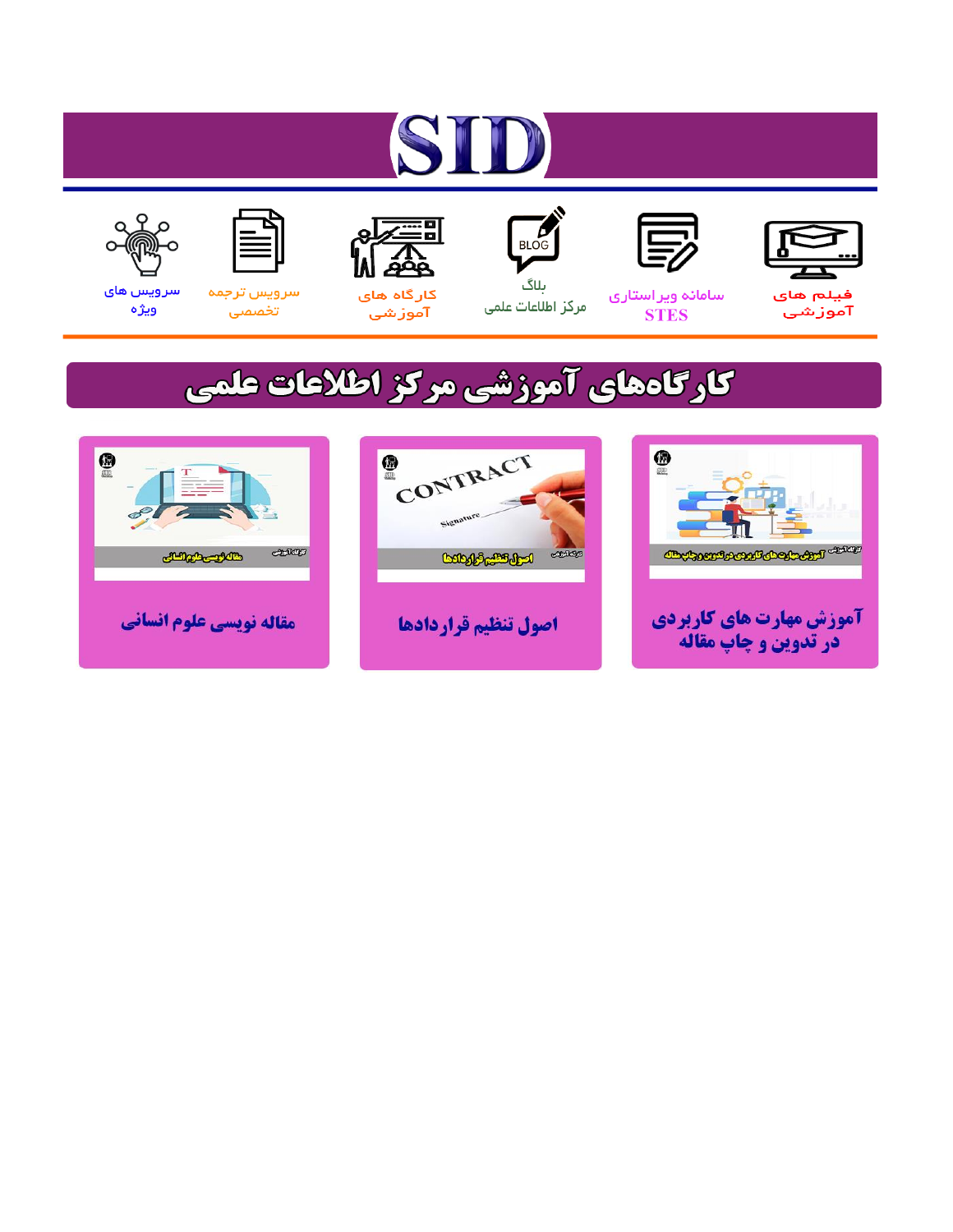20

| Journal of Reasearch in Islamic Architecture / No.8 / autumn 2015                                       |
|---------------------------------------------------------------------------------------------------------|
| - Various Types of Islamic City and Pointing Out to<br>Defining the Major Aspects of Ideal Islamic City |
| Mohammad Reza Pourjafar *                                                                               |
| Full Professor of Urben Design, Tarbiat Modarres University, Tehran, Iran (Corresponding Author)        |
| Ali Pourjafar**                                                                                         |
| Student of Master of Urban Design, Tarbiat Modares University, Tehran, Iran<br>Sima Safdari***          |

Student of Master of Urban Design, Tarbiat Modares University, Tehran, Iran.

### **Abstract**

In recent decade, various types of reports, articles, and books have been published in relation with Islamic city, but the terminology of "Islamic city" is not yet defined clearly in these publications. Explanation of the subject and its definition that called as Islamic city is the first step of this research. The descriptive and analytical method has been used as the research methodology in this paper, through which all the existing published literature were surveyed and analytically reviewed. Literature survey shows that most of the recent studies are about existing cities that Muslims settled over there. The recent publication about Islamic city can be classified into two groups. First, those who defined Islamic city based on dominating elements of existing traditional Islamic cities. The second group is those who define Islamic city based on significant Islamic advices. In the other word the first group tries to say what an Islamic city is, on the bases of existing city in Islamic era. The other group besides denying the first group definition tries to say what an Islamic city shall be on the bases of religious valid documents. In addition, addressing to some of Islamic general principals mentioned in the major Islamic documents such as holy book of Quran is another side of nowadays published studies. Unfortunately, Muslim thinkers and theorists in the field of urban design and planning have little activities for presenting clear definition of Islamic city, pointing out its major criteria, and the approaches that one can physically crystallize various religious thoughts with emphasis on Quran, "Nahj al-Balaghe", and Hadiths (Important statement of Islamic religious leaders). Furthermore, the text context that was published by eastern experts has been studied and analyzed. In this regard, results of the studies were presented by focusing on the main key words in relation to urban areas and urbanism, in valid description of various specific Quran verses, and "Hadiths". Discussion of this article also deals with a brief history of Islamic cities. In this regard a few towns related to Muslims, and their relation with Islam was studied as case studies. Then, application of Islamic thoughts, for an urban society is followed. In continuation, it has been tried to define and developed a process to determine the main principles for creating Islamic conditions on the bases of the significant aim and objectives of Islam religion. In this paper, views of various western and eastern scholars about: How one can define an Islamic city is reviewed. Result of the study indicates that western theorists have defined an Islamic city on the bases of the dominating physical features and elements of existing cities of Muslim inhabitance during various Islamic eras. Simal Simal Simal Simal Simal Simal Simal Simal Simal Simal Simal Simal Simal Simal Simal Received: 07/10/2015<br>
Received:24/11/2014 Accepted: 07/10/2015<br>
2016 Accepted: 07/10/2015<br>
2016 Accepted: 07/10/2015<br>
2016 Accepted:

\* pourja\_m@modares.ac.ir \*\* a.pourjafar@modares.ac.ir \*\*\* s.safdari@modares.ac.ir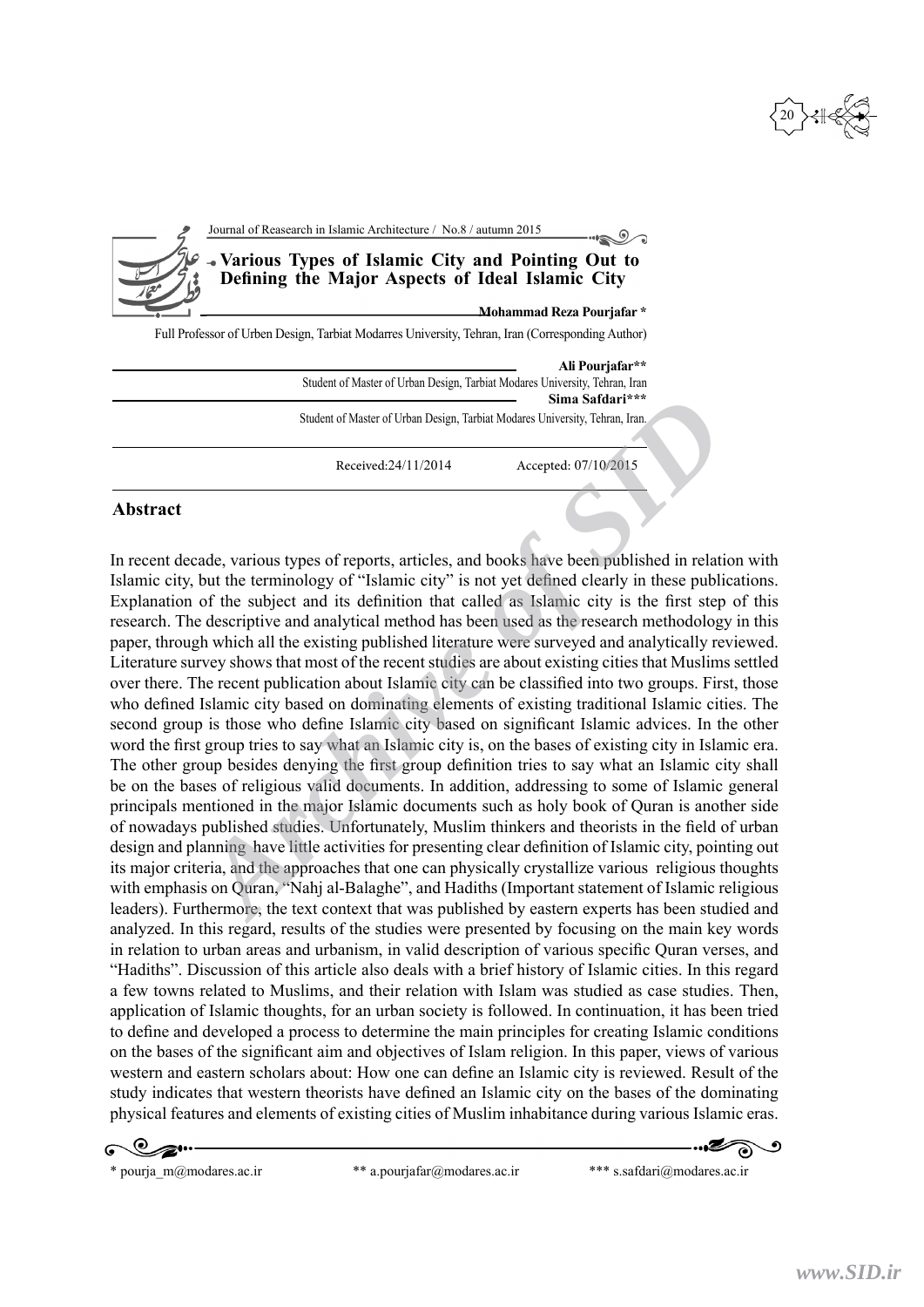The result of this section of the study shows that these elements are such as "Jame" mosque, bazaar, governor fort, and city enclosure walls. But, the eastern theorists who are familiar with Islamic religious verses and the advices of great But the result of the other section of the research indicate that: Islamic leaders show that: Islam is a perfect religion among other religions. It has useful fruitful teachings that many of them can be quiet responsive in achieving good criteria for planning and design of an Islamic city. Some of the eastern theorists who are familiar with Islamic religious verses and the advices of great Islamic leaders like prophet and Imams show that: the main concept and spiritual aspect behind each and every element in an Islamic cities and the various factors to call a city Islamic, is much more important than those physical one. They also believe that an Islamic city should be planned and designed on the bases of major Islamic principle concepts such as justice, unity security, privacy, etc.

In the end, to show the process that how one can reflect the Islamic advices in a physical situation, a conceptual presentation which is already written by M. R. & A. Pourjafar (2013) about an Islamic Iranian mohalla is described and displayed in brief below. The design principles of «Mohallahs» (Traditional Persian-Islamic Neighborhood) in the Islamic cities since the beginning of Islam are examined in that research. Then the role of mosque as one of the important elements that defines the physical dimensions and also meets the needs of the social, political, cultural and residential sectors of the city was determined. The superiority of design principles of «Mohallahs» in Persian-Islamic cities with having Mosque, «Hoseiniah», «Tekyeh» and other religious buildings as their centers and hub of their socio/cultural activities in comparison with planning and design of present situation in Muslim residential areas, is shown clearly. Studying of «Mohallahs» in the old Persian-Islamic cities of Iran proves the sustainability, durability and significant role of mosque for quality dimensions of city designing and social issues in compare with neighborhood unit in the west. The study of Persian-Islamic advices also indicates Islam as a religion has many advices as far as neighborhood design is concerned. This can happen, on the bases of Quranic verses and «Hadiths», and conclusion derived from study of existing traditional Persian-Islamic «Mohallahs», through which a new modal has been proposed for Persian-Islamic «Mohallah». A central car free square with respect to social dimensions with all required, land uses and activities all around it was also proposed. The mosque and other religious and socio/cultural buildings are the focal points of this «Mohallah». The central urban space of the «Mohallah» has walkable accessibility from farther points all around it. The functional radius of the purposed «Mohallah» on the bases of the mentioned «Hadiths» by Imam Ali (Forty houses from the mosque, are neighbors) is about four to five hundred meters. This model may be used for designing of contemporary residential «Mohallah» in new towns and extension areas of existing cities in future. A purposed Islamic city may have number of such residential units called "Mohalla" around a bazaar complex (similarly designed on the bases of above process). In this way and the bases of above process, one can achieve various kind of Islamic city. Finally, it is concluded that: The great religion of Islam has wise and rational advises and teachings. These can be converted into practical criteria through a proper process and programming. In this way, one can create responsive Islamic environment that may not be as utopian as heaven but, obviously they can be more responsive than what we are facing in our contemporary situation nowadays. No doubt, there are also many examples of Islamic-Persian cities with high quality of urban design. By analyzing their design one can derive various criteria and get many lessons for contemporary planning and design of the Iranian Islamic city. Therefore, hopefully, in this way we can create a better kind of environment for Muslims inhabitants that can answer most of their behavior and activities with creation of various resentation which is already written by M. R. & A. Pourjafar (2013) about an Islam<br>is elescribed and displayed in brief below. The design principles of «Mohallahs» (The setserbed and inclusive of the follow of the fillow o

convivial urban spaces.

**Keywords:**Islamic city, Islamic valuable document, Ideal Islamic city.

 $\bullet$ ි